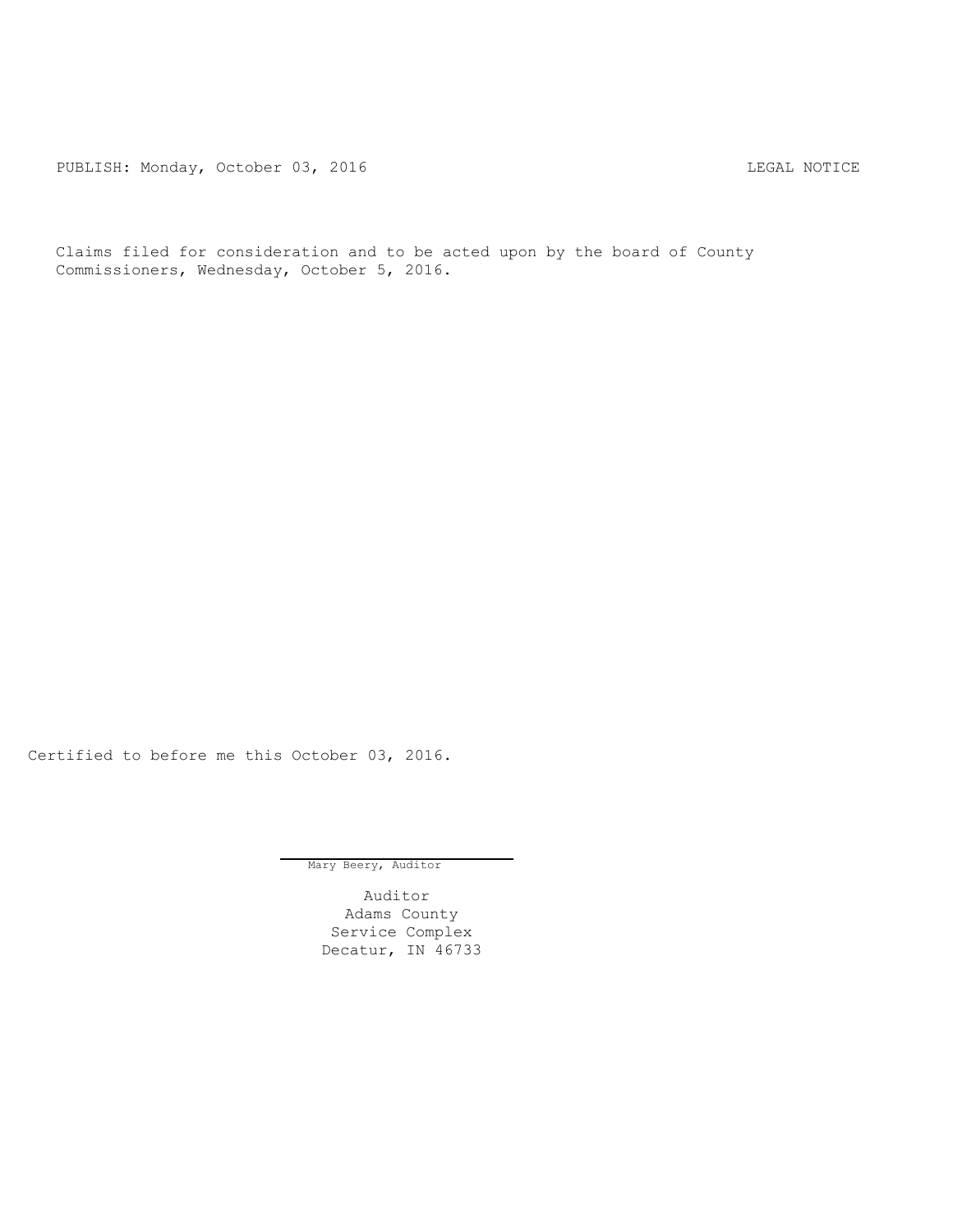

## **Claims Docket for Newspaper Adams County, Indiana**

## For Period: **9/7/2016** to **9/20/2016**

*313 W. Jefferson St. Decatur, IN 46733 (219) 724-2600*

Date Claims to be Paid: **10/5/2016**

| Vendor                                   | Amount   | Vendor                                   | Amount     |
|------------------------------------------|----------|------------------------------------------|------------|
| Adams County Council On Aging, Inc.      | 2,200.00 | Adams Memorial Hospital                  | 11,104.86  |
| American Wire Rope & Sling               | 3,648.98 | Arnold Lumber Co., Inc.                  | 19.80      |
| Berne Ready Mix                          | 89.15    | <b>Berne Witness</b>                     | 57.92      |
| Suburban Propane LP                      | 52.88    | Brateman's, Inc.                         | 28.99      |
| Cintas Location #338                     | 108.70   | Commercial Readers Servic                | 225.36     |
| <b>Complete Printing Service</b>         | 175.40   | Decatur Daily Democrat                   | 706.10     |
| Decatur Tire Center                      | 587.20   | MAXIMUS Consulting Services, Inc.        | 1,950.00   |
| Erie Haven                               | 195.20   | Gordon Food Service                      | 3,644.80   |
| Grimm's Auto                             | 146.75   | Hall Signs                               | 22.18      |
| Haywood Printing Company                 | 267.14   | I.C.O. Training Fund                     | 16.00      |
| Indiana Stamp Company, Inc.              | 31.81    | Joe Spaulding                            | 268.84     |
| Kiess Electric                           | 171.48   | Lehman Feed Mill                         | 1,899.15   |
| Mark S. Gresla, MD                       | 420.25   | Monroe Water Department                  | 159.55     |
| Patrick R Miller                         | 100.00   | Portland Motor Parts, Inc                | 172.47     |
| Quill Corporation                        | 364.23   | Rhonda L. McIntosh                       | 760.90     |
| Selking International                    | 287.47   | Sherwin-Williams                         | 161.52     |
| Stone-Street Quarries, Inc.              | 634.63   | Underground Pipe & Valve,                | 4,296.50   |
| Welder Services, Inc.                    | 41.22    | West Payment Center                      | 1,002.69   |
| Central Indiana Hardware                 | 3,704.00 | Adams County Automotive Supply, Inc.     | 91.54      |
| Jay County REMC                          | 50.86    | Myers Floor Covering & Furniture         | 1,085.00   |
| Bluhm & Reber                            | 175.00   | Blackburn Manufacturing C                | 115.59     |
| B Secure Alarm Systems, Inc.             | 50.00    | Indiana Criminal Justice                 | 330.00     |
| Frederick A. Schurger                    | 25.00    | Tri County Excavating                    | 17,080.00  |
| Decatur Veterinary Hospital              | 45.08    | Don Myers Plumbing                       | 434.91     |
| Youth Opportunity Center, Inc            | 280.00   | Softworks, Inc.                          | 1,195.00   |
| Dian Givens                              | 500.00   | Chad W. Sprunger                         | 927.93     |
| Public Agency Training Council           | 295.00   | Zurcher's Best-One Tire & Auto Care, Inc | 869.95     |
| Charles M. Tooley                        | 252.56   | Alcopro                                  | 258.00     |
| <b>Expert Transmission</b>               | 475.34   | Harvest Land Co-op                       | 14,259.14  |
| Koorsen Fire and Security, Inc.          | 618.00   | Wal-Mart                                 | 463.33     |
| Adams County Truck Repair, Inc.          | 505.85   | Missy Smitley                            | 25.56      |
| Adams County Sheriff's Department        | 235.00   | <b>ERS</b> Wireless Communications       | 1,620.90   |
| VoMac Trucks Sales & Service             | 1,222.20 | Michael G. Werling                       | 630.00     |
| Troyer's Market LLC                      | 2,709.07 | <b>Uricks Trucking</b>                   | 880.00     |
| Print Source Corporation                 | 234.10   | <b>Standard Register Company</b>         | 242.32     |
| Deb Stevens                              | 299.93   | <b>Stationair's Express</b>              | 662.97     |
| Parkview Hospital                        | 374.87   | Karla Marbach                            | 58.96      |
| Schwartz Steel LLC                       | 52.29    | Personal Touch Specialities & Gifts      | 247.10     |
| Chad Kukelhan                            | 24.86    | <b>First National Bank</b>               | 146.89     |
| Cintas Location #G64                     | 235.87   | Marco Developments, LLC                  | 4,350.00   |
| FlexPAC                                  | 962.26   | Jeremy Wetter                            | 40.19      |
| Decatur Ace Hardware                     | 134.37   | WM Imaging Solutions, Inc.               | 30.00      |
| O'Reilly Auto Parts                      | 170.90   | Phil Eicher                              | 50.00      |
| Carnall, Andrews & Crell, P.C.           | 231.00   | Petty Cash - Highway                     | 47.74      |
| Corrisoft                                | 2,287.25 | Amy Rumschlag                            | 142.00     |
| Central Customer Charges                 | 205.37   | Eric D. Orr, Attorney                    | 426.00     |
| James J. Voglewede, Jr.                  | 137.42   | Jutte Excavating, Inc.                   | 242,032.52 |
| Professional Conventions & Meetings, Inc | 930.00   | Indigital Telecom                        | 4,312.56   |